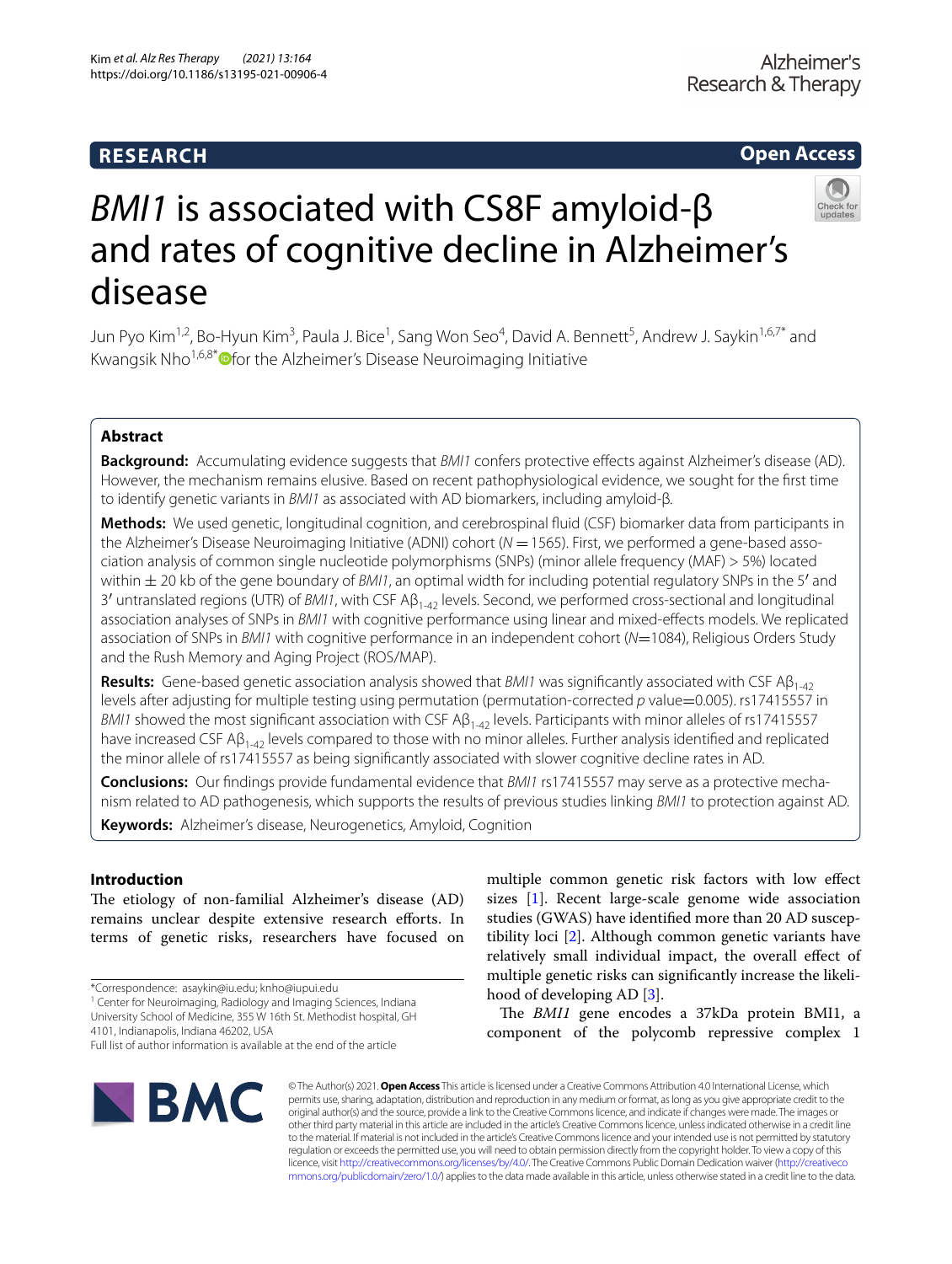(PRC1). BMI1 is involved in cell development, DNA damage response, cellular senescence regulation, stem cell renewal and diferentiation, and oncogenesis [[4\]](#page-6-3). In terms of aging, the reduction of *BMI1* expression in aging cells was reported in vitro and in vivo studies  $[5, 6]$  $[5, 6]$  $[5, 6]$ . This might be related to one of the functions of *BMI1*, repressing cellular senescence [\[7](#page-6-6)]. Furthermore, recent studies have shown that *BMI1* expression is reduced in AD brains but not in other types of dementia, such as frontotemporal dementia or dementia with Lewy bodies [[8\]](#page-6-7). In line with that, *BMI1* knock-out induced pluripotent stem cell (iPSC)-derived neurons induced pathologic characteristics of AD  $[8]$  $[8]$ , and a mouse model study showed increased amyloid plaque, total Tau, and p-Tau levels in aged *Bmi1*-haplodefcient (*Bmi1*+/-) mice [\[9](#page-6-8)].

Although the association between *BMI1* and AD in terms of gene expression and protein concentration has been reported  $[8]$  $[8]$ , the effect of single nucleotide polymorphisms (SNPs) in the *BMI1* gene in AD has not been studied. In view of recent pathophysiological evidence, we sought for the frst time to investigate whether genetic variation in *BMI1* is associated with a core AD biomarker and cognitive decline. Here, we report a genetic association analysis of SNPs in *BMI1* with CSF  $A\beta_{1-42}$  levels and longitudinal cognitive performance in the Alzheimer's Disease Neuroimaging Initiative (ADNI) cohort. We replicated association of SNPs in *BMI1* with cognition performance in an independent Religious Orders Study and the Rush Memory and Aging Project (ROS/MAP) cohort.

# <span id="page-1-0"></span>**Table 1** Participants characteristics

# **Materials and methods Subjects**

Data used in the study were obtained from the Alzheimer's Disease Neuroimaging Initiative (ADNI), a publicly available database [\(https://adni.loni.usc.edu](https://adni.loni.usc.edu)) [\[10](#page-6-9), [11](#page-6-10)]. A total of 1565 participants had genetic data. Of those participants, we used 1157 participants with cerebrospinal fluid (CSF) amyloid-β1-42 (A $β$ <sub>1-42</sub>) levels and 1495 participants with longitudinal cognitive performance data (Table [1,](#page-1-0) Supplementary Figure [1\)](#page-5-0).

Additionally, we used an independent dataset to validate ADNI fndings from association analysis between genotype and cognitive function. The dataset is from two large cohorts maintained by investigators at the Rush Alzheimer's Disease Center: the Religious Orders Study (ROS) and the Rush Memory and Aging Project (MAP) [[12\]](#page-6-11). A total of 1084 participants had both genetic and longitudinal cognitive performance data.

# **Genotyping**

The ADNI participants were genotyped using several Illumina genotyping platforms. Quality control (QC) procedures for participants and SNPs were performed as described previously [[13\]](#page-6-12). After QC procedures, we selected only non-Hispanic participants of European ancestry and imputed un-genotyped SNPs separately in each platform using Markov Chain Haplotyping with the Haplotype Reference Consortium data as a reference panel [14]. The ROS/MAP whole genome sequencing

|                                                   | <b>ADNI</b>        | <b>ROS/MAP</b>      |                 |  |
|---------------------------------------------------|--------------------|---------------------|-----------------|--|
|                                                   | <b>CSF</b> dataset | ADAS-cog 13 dataset |                 |  |
| Number of subjects, n                             | 1157               | 1495                | 1084            |  |
| Age, years (mean (SD))                            | 73.0 (7.3)         | 73.5 (7.2)          | 80.5(6.8)       |  |
| Male sex, $n$ $%$                                 | 509 (44.0)         | 850 (56.9)          | 361 (33.3)      |  |
| Education, years (mean (SD))                      | 16.1(2.8)          | 16.0(2.8)           | 16.43(3.6)      |  |
| APOE $\varepsilon$ 4 carrier, n (%)               | 544 (47.0)         | 709 (47.4)          | 284 (26.2)      |  |
| Follow-up duration, years (mean (SD))             |                    | 4.3(3.0)            | 7.5(4.6)        |  |
| Diagnosis, n (%) <sup>a</sup>                     |                    |                     |                 |  |
| <b>CN</b>                                         | 337 (29.1)         | 445 (29.8)          | 683 (63.0)      |  |
| <b>MCI</b>                                        | 594 (51.3)         | 763 (51.0)          | 312 (28.8)      |  |
| Dementia                                          | 226 (19.5)         | 287 (19.2)          | 89(8.2)         |  |
| CSF $A\beta_{42}$ , pg/mL (mean (SD))             | 1038.8(600.9)      |                     |                 |  |
| ADAS-cog 13, (mean (SD))                          |                    | 17.0(9.5)           |                 |  |
| Global cognition composite score, (mean (SD))     |                    |                     | $-0.125(0.631)$ |  |
| Amyloid positivity, n (positive/negative/missing) | 843/314/0          | 882/359/254         |                 |  |

Data are presented as mean (standard deviation) for continuous variables and *n* (%) for categorical variables

*ADNI* Alzheimer's Disease Neuroimaging Initiatives, *CSF* cerebrospinal fuid, *ADAS* Alzheimer's disease assessment scale, *ROS* Religious Orders Study, *MAP* Memory and Aging Project, *Aβ* amyloid beta, *CN* cognitively normal, *MCI* mild cognitive impairment

<sup>a</sup> For CSF data, the diagnosis information when the CSF was drawn was used. For ADAS-cog 13, the initial diagnosis was used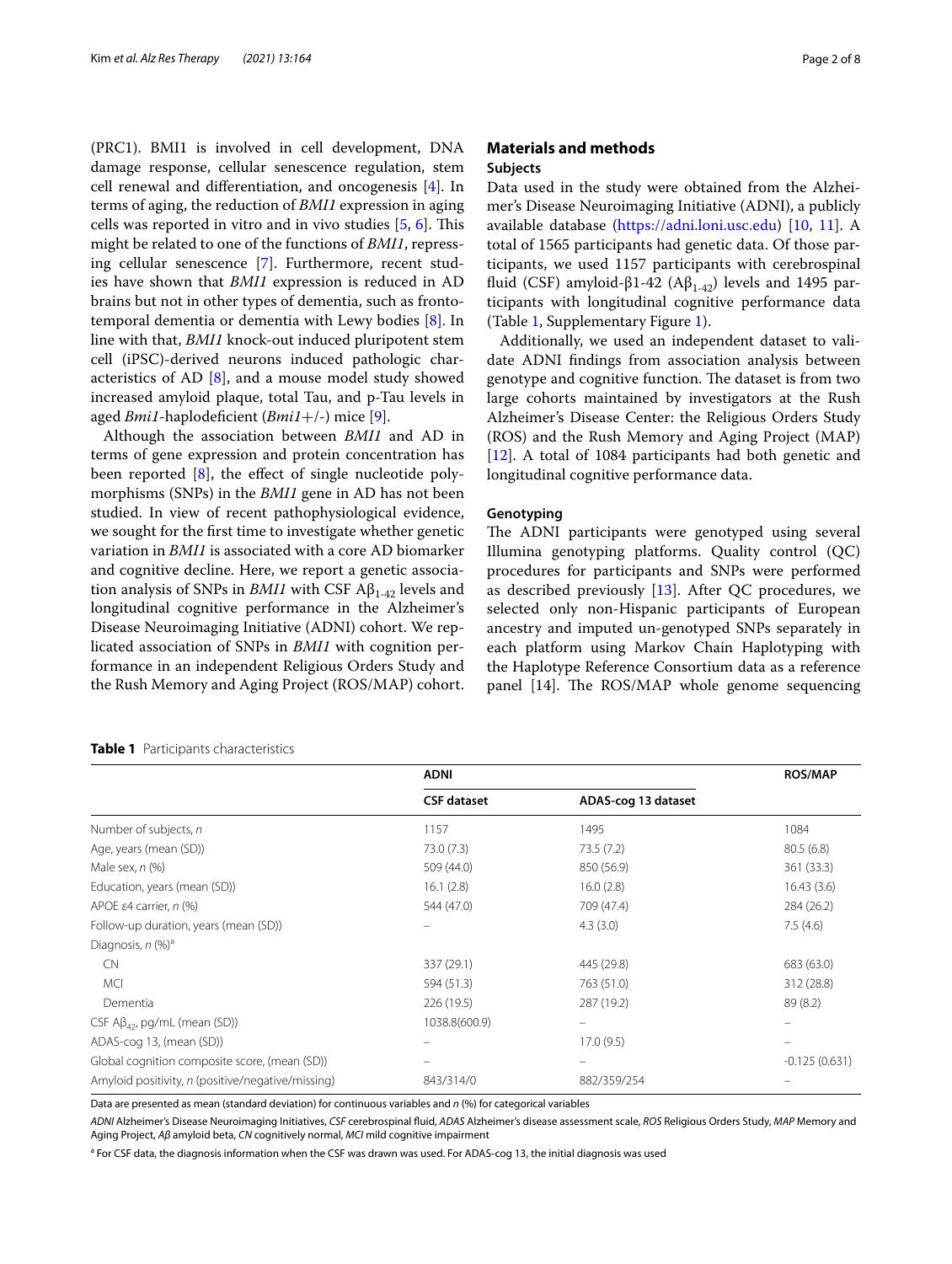libraries were prepared using the KAPA Hyper Library Preparation Kit in accordance with the manufacturer's instructions and sequenced on an Illumina HiSeq X sequencer using pair-end read chemistry and read lengths of 150bp. The paired-end 150bp reads were aligned to the NCBI reference human genome (GRCh37) using the Burrows-Wheeler Aligner (BWA-MEM) [\[14](#page-6-13), [15\]](#page-6-14). Local alignment was performed around indels to identify putative insertions or deletions in the region using the GATK (version 3.5) indel realignment tool. Base quality score recalibration was performed using the GATK BQSR. Variant calling and QC procedures have been described elsewhere [\[16\]](#page-6-15). Briefy, GATK HaplotypeCaller and GenotypeGVCFs modules were used to generate individual genotype calls in genomic VCF and VCF format. Following variant calling, the variant quality recalibration step in the GATK pipeline was used to empirically calibrate high quality variants. Variant-level QC was performed using PLINK, which includes checking genotype concordance using previous GWAS data, excluding variants with excess and/or systematic genotype missingness, examining departure from Hardy-Weinberg Equilibrium, and identifying Mendelian inconsistencies among related individuals.

# **CSF biomarkers**

In ADNI, CSF  $A\beta_{1-42}$  and phosphorylated Tau (p-Tau) levels were measured by validated and highly automated Roche Elecsys electrochemiluminescence immunoassays (Roche Diagnostics, Mannheim, Germany) [\[17\]](#page-6-16).

# **Amyloid positivity**

Amyloid positivity was determined using CSF  $A\beta_{1-42}$ levels and 18F-Florbetapir positron emission tomography (PET) standardized uptake value ratios (SUVRs). In terms of CSF A $β_{1-42}$ , the provisional cut-point of 1073 pg/ml was used and 1.11 was used as the cut-point for <sup>18</sup>F-Florbetapir PET SUVR. Participants who tested positive at least once during the follow up were labeled as amyloid positive.

# **Cognitive performance measures**

As a cognitive performance measure for the ADNI participants, we used the AD Assessment Scale-cognitive subscale 13 (ADAS-cog13) [\[18\]](#page-6-17), which includes 13 items (Word Recall, Naming Objects and Fingers, Commands, Constructional Praxis, Ideational Praxis, Orientation, Word Recognition, Language, Comprehension of Spoken Language, Word Finding Difficulty, Remembering Test Instructions, Delayed Word Recall, Number Cancellation or Maze Task) related to fundamental cognitive functions. The ROS/MAP participants underwent cognitive assessment using a battery of 21 cognitive performance

tests. Nineteen of these tests across a range of cognitive abilities including 7 episodic memory tests (Word List Memory, Word List Recall, Word List Recognition, immediate and delayed recall of the East Boston Story and Story A from Logical Memory), 3 semantic memory tests (15-item Boston Naming Test, verbal fuency, 15-item word reading test), 3 working memory tests (Digit Span Forward, Digit Span Backward, Digit Ordering), 2 perceptual orientation tests (Line Orientation, 16-item progressive matrices), and 4 perceptual speed tests (Symbol Digits Modality-oral, Number Comparison, Stroop Color Naming, Stroop Word Naming) were used to construct a global composite measure of cognitive function. Further, information on this composite measure is published elsewhere [[19](#page-6-18), [20\]](#page-6-19).

# **Statistical analysis**

For gene-based association analysis, we selected common SNPs (MAF >5%) located within  $\pm 20$  kb of upstream and downstream regions of the *BMI1* gene. We chose the 20 kb window, which provides an optimal width for including potential regulatory SNPs in the 5′ and 3′ untranslated regions (UTR) of *BMI1*, while controlling for false SNP-to-gene mappings due to larger windows. The genebased association analysis with additive genetic models was performed using a set-based test in PLINK. Permutation (20,000 permutations) was used to adjust for multiple testing, which calculated an empirical *p*-value to determine the statistical signifcance of all SNPs in *BMI1* jointly. For CSF Aβ1-42 levels, age, sex, and *APOE* ε4 carrier status were used as covariates. Furthermore, we performed association analysis of the SNP showing the most signifcant association with cognitive performance. We used a linear regression model with age, sex, and educational attainment as covariates. Longitudinal association analysis of the SNP with rates of cognitive decline was performed using a linear mixed-efects model under a missing at random hypothesis. The SNP genotype, time, the interaction term (SNP \* time), age, sex, and educational attainment were treated as main efects. Random intercepts and slopes for time were used to accommodate individual variation. Because most  $(\simeq 95%)$  ADNI participants had a follow-up period shorter than 10 years, we used data points up to ten years from baseline to ensure the robustness of our results. For the same reason, we included data points up to 17 years of follow-up for ROS/MAP. We performed sex- and *APOE* ε4 carrier status- and β-amyloid positivity-stratifed analysis. In addition to the stratifed analyses, we investigated the interaction between the SNP in *BMI1* and grouping variables (sex, *APOE* ε4 carrier status, β-amyloid positivity). Because CSF  $A\beta_{1-42}$  levels and ADAS-cog13 scores showed a skewed distribution, we normalized the data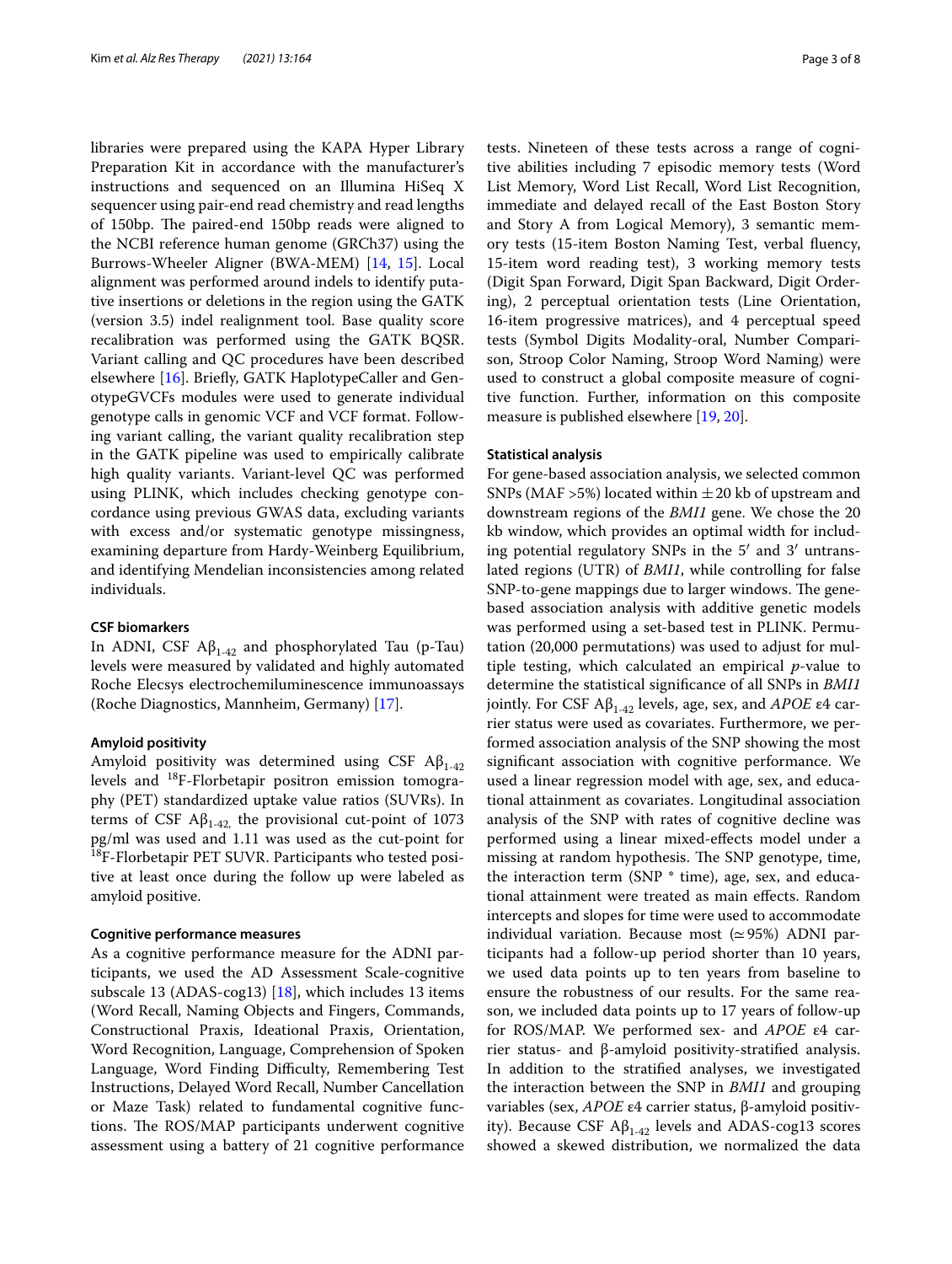

<span id="page-3-0"></span>using log transformation and square root transformation, respectively.

# **Results**

We analyzed eight common SNPs (MAF > 5%) located within  $\pm$  20 kb of the gene boundary of *BMI1* from HRC-based imputed ADNI GWAS data. Gene-based association analysis showed that *BMI1* was signifcantly associated with CSF  $\mathbf{A}\mathbf{\beta}_{1-42}$  levels (permutationcorrected  $p = 0.005$ ). The significance of associations, genomic locations, and linkage disequilibrium information between the eight SNPs are shown in Supplementary Figure [2](#page-5-1). Among the eight SNPs, rs17415557 showed the most significant association with CSF  $A\beta_{1-42}$  levels (β (SE) = 0.116 (0.035),  $p = 0.001$ ). This SNP was highly correlated with rs72814833 ( $R^2 = 0.99$ ), a 697 base pair upstream (5′) variant of *BMI1*, which was also signifcantly associated with CSF  $A\beta_{1-42}$  levels ( $\beta$  (SE) = 0.116 (0.036),  $p = 0.001$ ). Participants with minor alleles (G) of rs17415557 have higher CSF  $A\beta_{1-42}$  levels, compared to those with no minor alleles (Fig. [1A](#page-3-0)). Stratifed analysis by sex and amyloid positivity showed that this association was pronounced in males (male: *β* (SE) = 0.151 (0.047), *p*  $= 0.001$ ; female:  $\beta$  (SE)  $= 0.075$  (0.052),  $p = 0.152$ ) and in amyloid-positive participants (amyloid-negative: *β* (SE) = 0.052 (0.035),  $p = 0.131$ ; amyloid-positive:  $\beta$  (SE) = 0.099 (0.034),  $p = 0.004$ ) (Table [2\)](#page-4-0), although no significant interactions were found ( $p = 0.276$  for sex  $*$  rs17415557,  $p = 0.473$  for amyloid positivity\* rs17415557). The association was signifcant in both *APOE* ε4 carrier status groups when stratifed. For CSF p-Tau, a tau biomarker for AD, we did not fnd any signifcant associations between rs17415557 and CSF p-Tau levels  $(\beta$  (SE) =  $-0.020$  (0.032),  $p = 0.521$ ).

For cognition performance at baseline, participants with minor alleles of rs17415557 showed higher ADAScog 13 scores in ADNI (β (SE) = 0.194 (0.070),  $p = 0.006$ ). This association was pronounced in males (male:  $\beta$  (SE)  $= -0.210$  (0.086),  $p = 0.014$ ; female:  $\beta$  (SE) = -0.166  $(0.117)$ ,  $p = 0.158$ ) and in amyloid-positive participants (amyloid-negative: *β* (SE) = -0.081 (0.099),  $p = 0.413$ ; amyloid-positive:  $\beta$  (SE) = -0.255 (0.095),  $p = 0.008$ ). However, none of these cross-sectional association results of cognitive performance was replicated in ROS/ MAP.

In order to investigate the efect of rs17415557 on rates of cognitive decline, we performed a longitudinal analysis of cognitive performance in two independent cohorts. The longitudinal analysis identified and replicated the signifcant association of rs17415557 with rates of cognitive decline (Fig. [1B](#page-3-0), C). Participants with minor alleles of *BMI1* rs17415557 had slower cognitive decline over time compared to those with no minor alleles, for ADAScog13 (a higher score indicating poor cognitive function) in ADNI,  $\beta$  (SE) = -0.035 (0.016) and  $p = 0.024$ ; for a global composite measure of cognitive function (a lower score indicating poor cognitive function) in ROS/MAP,  $β$  (SE) = 0.024 (0.010) and  $p = 0.020$ . The sex-stratified analysis showed that the impact of rs17415557 on rates of cognitive decline was stronger in females in both cohorts (for ADNI, male:  $\beta$  (SE) = -0.021 (0.019),  $p = 0.277$ ; female:  $β$  (SE) = -0.051(0.025),  $p = 0.044$ ; for ROS/ MAP, male: *β* (SE) = 0.007 (0.017), *p* = 0.670; female: *β*  $(SE) = 0.032$  $(SE) = 0.032$  (0.013),  $p = 0.012$ ) (Table 2). However, the interaction between sex and the rate of cognitive decline  $(sex * rs17415557 * time)$  was not significant ( $p= 0.539$ ).

We identifed rs72814833, which is closely correlated with rs17415557 ( $R^2 = 0.99$ ) and a 697 base pair upstream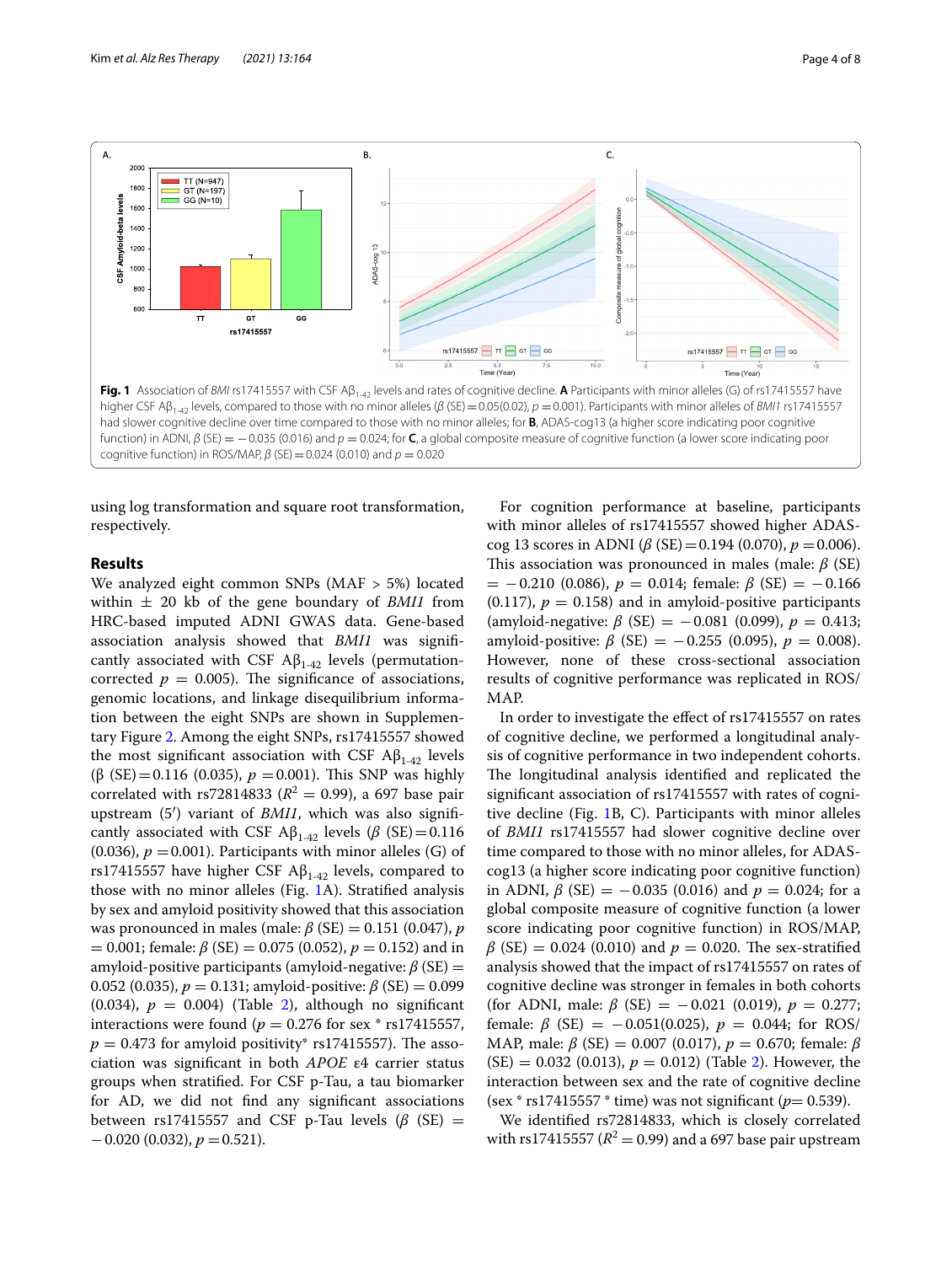|                        | $\boldsymbol{N}$ | Cross-sectional <sup>a</sup> |           |         |          | Longitudinal <sup>b</sup> |         |  |
|------------------------|------------------|------------------------------|-----------|---------|----------|---------------------------|---------|--|
|                        |                  | β                            | <b>SE</b> | p value | β        | <b>SE</b>                 | p value |  |
| ADNI dataset           |                  |                              |           |         |          |                           |         |  |
| CSF $AB_{42}$          |                  |                              |           |         |          |                           |         |  |
| All subjects           | 1157             | 0.116                        | 0.035     | 0.001   |          |                           |         |  |
| Male                   | 509              | 0.151                        | 0.047     | 0.001   |          |                           |         |  |
| Female                 | 648              | 0.075                        | 0.052     | 0.152   |          |                           |         |  |
| ε4 non-carrier         | 613              | 0.109                        | 0.049     | 0.028   |          |                           |         |  |
| ε4 carrier             | 544              | 0.120                        | 0.049     | 0.014   |          |                           |         |  |
| Amyloid $(-)$          | 314              | 0.052                        | 0.035     | 0.131   |          |                           |         |  |
| Amyloid $(+)$          | 843              | 0.099                        | 0.034     | 0.004   |          |                           |         |  |
| ADAS-cog 13            |                  |                              |           |         |          |                           |         |  |
| All subjects           | 1495             | $-0.194$                     | 0.070     | 0.006   | $-0.035$ | 0.016                     | 0.024   |  |
| Male                   | 850              | $-0.210$                     | 0.086     | 0.014   | $-0.021$ | 0.019                     | 0.277   |  |
| Female                 | 645              | $-0.166$                     | 0.117     | 0.158   | $-0.051$ | 0.025                     | 0.044   |  |
| ε4 non-carrier         | 786              | $-0.147$                     | 0.089     | 0.097   | $-0.027$ | 0.016                     | 0.091   |  |
| ε4 carrier             | 709              | $-0.185$                     | 0.104     | 0.076   | $-0.029$ | 0.027                     | 0.286   |  |
| Amyloid $(-)$          | 359              | $-0.081$                     | 0.099     | 0.413   | $-0.020$ | 0.016                     | 0.219   |  |
| Amyloid $(+)$          | 882              | $-0.255$                     | 0.095     | 0.008   | $-0.041$ | 0.021                     | 0.049   |  |
| ROS/MAP dataset        |                  |                              |           |         |          |                           |         |  |
| Global cognition score |                  |                              |           |         |          |                           |         |  |
| All subjects           | 1084             | 0.065                        | 0.041     | 0.116   | 0.024    | 0.010                     | 0.020   |  |
| Male                   | 361              | 0.029                        | 0.075     | 0.696   | 0.007    | 0.017                     | 0.670   |  |
| Female                 | 723              | 0.089                        | 0.048     | 0.067   | 0.032    | 0.013                     | 0.012   |  |
| ε4 non-carrier         | 800              | 0.071                        | 0.044     | 0.107   | 0.021    | 0.010                     | 0.042   |  |
| ε4 carrier             | 284              | $-0.016$                     | 0.095     | 0.865   | 0.023    | 0.026                     | 0.383   |  |

# <span id="page-4-0"></span>**Table 2** Association of *BMI1* rs17415557 with CSF A $\beta_{42}$  and cognitive function

*ADNI* Alzheimer's Disease Neuroimaging Initiatives, *CSF* cerebrospinal fuid, *ADAS* Alzheimer's disease assessment scale, *ROS* Religious Orders Study, *MAP* Memory and Aging Project, *Aβ* amyloid beta

<sup>a</sup> Multiple linear models accounting for age, sex, APOE genotype, and educational attainment were tested. Regression statistics of the main effect "rs17415557" in each model are shown

b Linear mixed-efects models accounting for age, sex, *APOE* genotype, and educational attainment were tested. Regression statistics of the interaction term

"rs17415557 \* time" in each model are shown

(5′) variant of *BMI1*, as signifcantly associated with CSF  $A\beta_{1-42}$  levels, cognitive performance at baseline, and rates of cognitive decline, which was replicated in ROS-MAP, as expected due to the strong correlation between rs72814833 and rs17415557 (Supplementary table [1](#page-5-2)).

# **Discussion**

Here, we investigated the infuence of genetic variants in *BMI1* on CSF  $A\beta_{1-42}$  levels and rates of cognitive decline. Our gene-based association analysis showed that *BMI1* was signifcantly associated with CSF Aβ1-42 levels. *BMI1* rs17415557 with the most signifcant association with CSF  $\mathsf{AB}_{1-42}$  levels was also significantly associated with rates of cognitive decline, which was replicated in an independent cohort. Notably, the T to G substitution of rs17415557 was associated with higher CSF  $A\beta_{1-42}$  levels and slower cognitive decline over time. In a recent largescale GWAS from the International Genomics of Alzheimer's Project [\[1](#page-6-0)], the major allele (T) of rs17415557 was nominally associated with AD ( $\beta$  (SE) = 0.071 (0.035), *p*  $= 0.045$ ). These results imply that the minor allele (G) of rs17415557 may have a protective efect against AD.

Our frst major fnding was that *BMI1* rs17415557 is associated with CSF  $\text{A}\beta$  levels. Interestingly, these findings were prominent within amyloid-positive subjects. This result is in line with a previous study where *BMI1* gene expression levels were decreased only in AD and not in other dementias [\[8](#page-6-7)], since amyloid positivity is a hallmark of AD. One possible explanation for the relationship between *BMI1* and AD suggested in a previous study is that *BMI1* defciency leads to increased p53 and GSK3 $β$  levels, which can impair proteasome function  $[8]$  $[8]$ . However, the role and molecular mechanism that *BMI1* rs17415557 polymorphism may specifcally play in the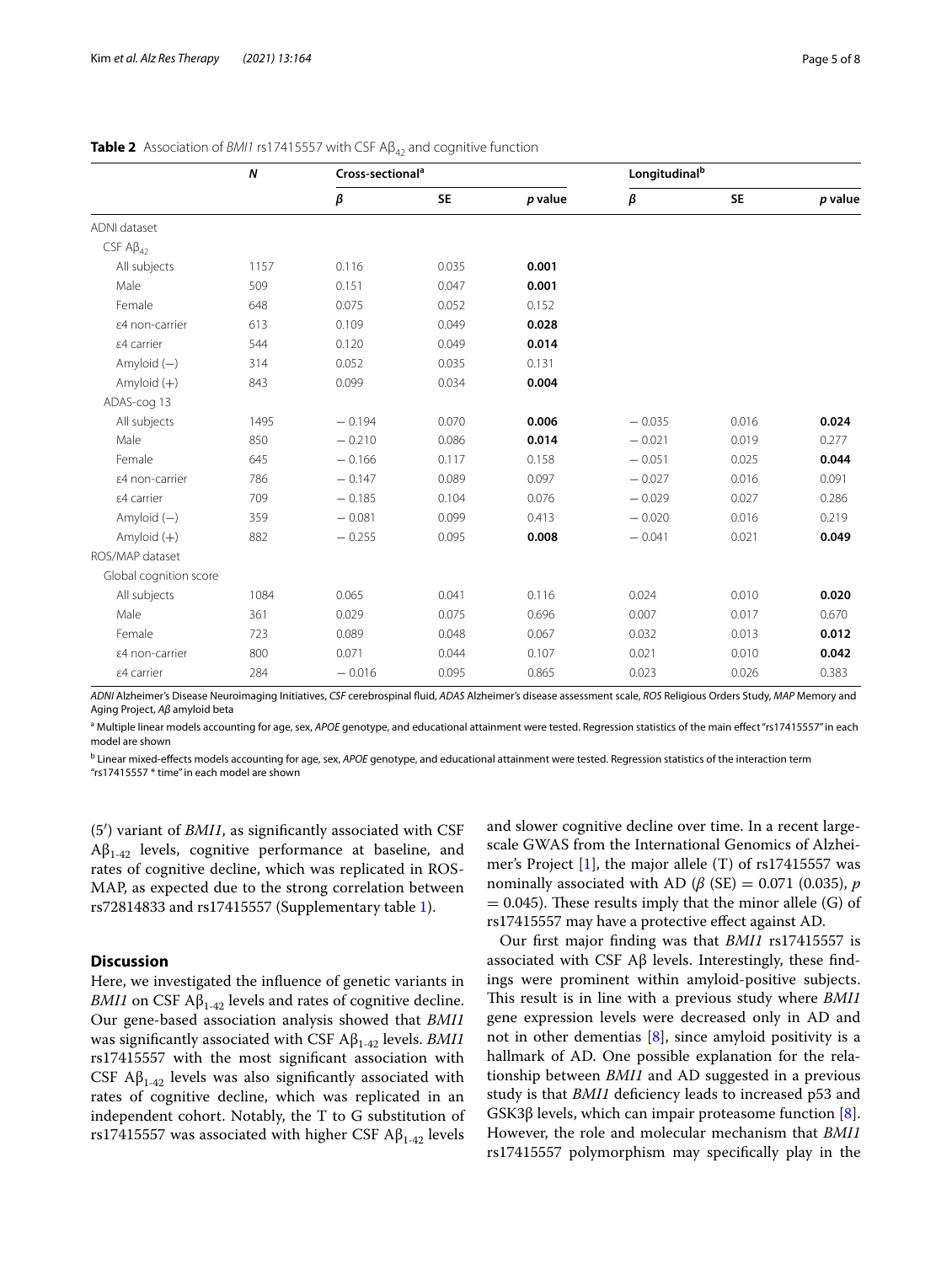pathogenesis of AD warrants further investigation. CSF phosphorylated tau (pTau) levels were not signifcantly associated with *BMI1* rs17415557, although the direction of association was consistent with that of CSF Aβ levels. Previous studies showed signifcant associations between *BMI1* and pTau levels based on gene or transcript levels. Further investigations are needed to validate our fnding for the association of CSF pTau levels with *BMI1* rs17415557.

Another major fnding was that the minor allele (G) of rs17415557 had a signifcant protective efect on cognitive decline over time. AD is a chronic progressive disorder showing substantial individual variation in the time-course of cognitive decline [\[21](#page-6-20)], making it crucial to predict the clinical trajectory [[22\]](#page-6-21). rs17415557 appears to contribute to this clinical course variability. Notably, the protective efect of the G allele on cognitive decline is most prominent among females. It is not unusual for a SNP to have a differential effect between sexes. The *APOE* ε4 allele is also diferentially associated with cognitive decline in males and females, particularly having a more signifcant impact on females [\[23\]](#page-7-0).

*BMI1* rs72814833, which is a 697 base pair upstream (5′) variant of *BMI1* and highly correlated with rs17415557, is also significantly associated with CSF  $A\beta_{1}$ . 42 levels and rates of cognitive decline. *BMI1* rs72814833 is known to bind with Egr1 protein as determined by the HaploReg v4.1 online tool [\(https://pubs.broadinstitute.](https://pubs.broadinstitute.org/mammals/haploreg/haploreg.php) [org/mammals/haploreg/haploreg.php\)](https://pubs.broadinstitute.org/mammals/haploreg/haploreg.php) (Supplementary Table [2\)](#page-5-3). Egr1 is a member of a zinc-fnger transcription factor family, and a previous mouse model study showed that Egr1 −/− hematopoietic stem cells exhibited signifcantly elevated levels of *BMI1* expression [[24](#page-7-1)]. Although speculative, polymorphisms in the protein binding site might have infuenced the action of Egr1, which could have contributed to our results. Our analysis for 3D chromatin interactions near *BMI1* rs17415557 showed that several distant genes, including *ARMC3*, *DNAJC1*, and *SKIDA1*, also interacted with regions near rs17415557 at 3D chromatin, and their expression might also be regulated by rs17415557.

# **Limitations**

A few limitations of this study should be noted. First, replication studies with independent larger samples are needed to confirm the association of *BMI1* with CSF  $A\beta_{1}$ .  $_{42}$  levels. Second, the mechanism by which the identified SNPs in *BMI1* afect the *BMI1* gene and hence Aβ level is unknown. Besides the protein-binding properties of the identifed SNPs found on a public database, further functional studies are needed to determine the specifc biochemical mechanism. Third, for cognitive performance, ADAS-cog13 was used in ADNI, whereas a diferent

global composite measure of cognitive function was used in ROS/MAP. Nevertheless, it is noteworthy that this is the frst study to show that rs17415557 and rs72814833, genetic variants located in the upstream region of the *BMI1* gene, may play a protective role against AD.

# **Conclusion**

In conclusion, the fndings of our study from two independent well-characterized cohorts provide fundamental evidence that *BMI1* and SNPs (rs17415557 and rs72814833) in *BMI1* are associated with CSF  $A\beta_{1-42}$ , a hallmark biomarker of AD, and cognitive decline rates. These findings support results of previous studies linking *BMI1* to protection against AD [\[4](#page-6-3), [5](#page-6-4), [8](#page-6-7)]. Further studies, including animal models, are needed to investigate the molecular mechanisms underlying our fndings.

### **Abbreviations**

AD: Alzheimer's disease; CSF: Cerebrospinal fuid; ADNI: Alzheimer's disease neuroimaging initiative; SNP: Single nucleotide polymorphism; ROS/MAP: Reli‑ gious Orders Study and the Rush Memory and Aging Project; PRC1: Polycomb repressive complex 1; iPSC: Induced pluripotent stem cell; Aβ: Amyloid-β; NCBI: National Center for Biotechnology Information; QC: Quality control; PET: Positron emission tomography; SUVR: Standardized uptake value ratio; ADAScog13: Alzheimer's Disease Assessment Scale-cognitive subscale 13; MAF: Minor allele frequency; SE: Standard error.

# **Supplementary Information**

The online version contains supplementary material available at [https://doi.](https://doi.org/10.1186/s13195-021-00906-4) [org/10.1186/s13195-021-00906-4](https://doi.org/10.1186/s13195-021-00906-4).

<span id="page-5-0"></span>**Additional fle 1: Supplementary Figure 1.** Flowchart for inclusion and exclusion of participants. ADNI = Alzheimer's Disease Neuroimaging Initiative, GWAS = Genome-wide association study, CSF = Cerebrospinal Fluid, ADAS-cog = Alzheimer's Disease Assessment Scale-cognitive subscale.

<span id="page-5-1"></span>**Additional fle 2: Supplementary Figure 2.** Visualization of genomic locations, associations with Aβ, and linkage disequilibrium of eight SNPs. (A) Association map of the eight SNPs within 20kb of *BMI1* gene (B) Link‑ age disequilibrium statistics (D') between SNPs are shown.

<span id="page-5-2"></span>**Additional fle 3: Supplementary Table 1.** Association of *BMI1* rs72814833 with CSF Aβ42 and global cognitive function. Results of crosssectional and longitudinal association analysis regarding *BMI1* rs72814833.

<span id="page-5-3"></span>Additional file 4: Supplementary Table 2. Regulatory effects of the two SNPs of the *BMI1* gene (HaploReg, v4.1, update 05.11.2015). Annotation results of *BMI1* rs17415557 and rs72814833 from HaploReg v4.1web tool.

#### **Acknowledgements**

Data collection and sharing for this project was funded by the Alzheimer's Disease Neuroimaging Initiative (ADNI) (National Institutes of Health Grant U01AG024904) and DODADNI (Department of Defense award number W81XWH-12-2-0012). ADNI is funded by the National Institute on Aging, the National Institute of Biomedical Imaging and Bioengineering, and through generous contributions from the following: AbbVie, Alzheimer's Association; Alzheimer's Drug Discovery Foundation; Araclon Biotech; BioClinica, Inc.; Biogen; Bristol-Myers Squibb Company; CereSpir, Inc.; Cogstate; Eisai Inc.; Elan Pharmaceuticals, Inc.; Eli Lilly and Company; EuroImmun; F. Hofmann-La Roche Ltd and its afliated company Genentech, Inc.; Fujirebio; GE Healthcare; IXICO Ltd.; Janssen Alzheimer Immunotherapy Research & Development, LLC.; Johnson & Johnson Pharmaceutical Research & Development LLC.; Lumosity;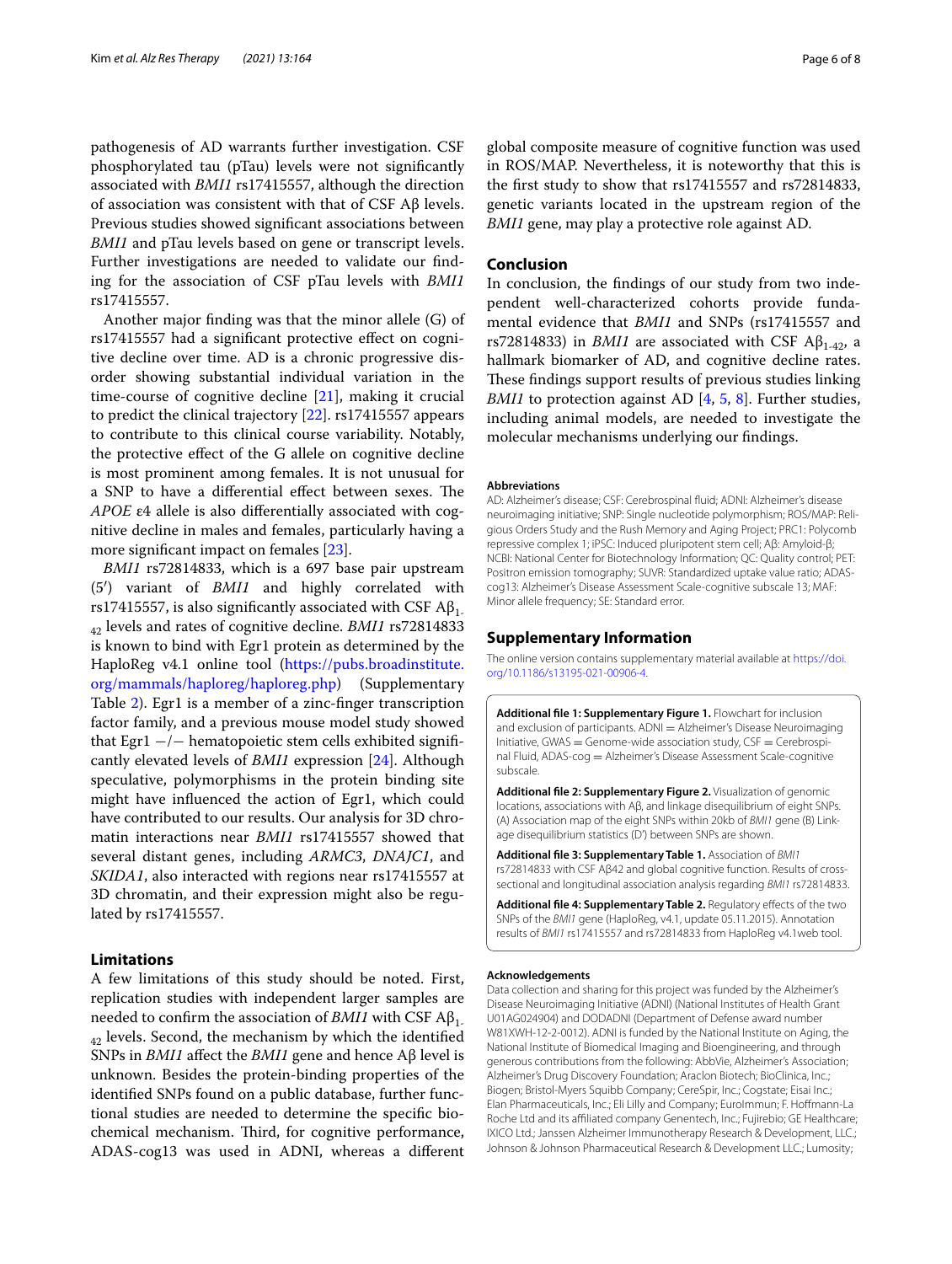Lundbeck; Merck & Co., Inc.; Meso Scale Diagnostics, LLC.; NeuroRx Research; Neurotrack Technologies; Novartis Pharmaceuticals Corporation; Pfzer Inc.; Piramal Imaging; Servier; Takeda Pharmaceutical Company; and Transition Therapeutics. The Canadian Institutes of Health Research is providing funds to support ADNI clinical sites in Canada. Private sector contributions are facilitated by the Foundation for the National Institutes of Health [\(http://](http://www.fnih.org) [www.fnih.org](http://www.fnih.org)). The grantee organization is the Northern California Institute for Research and Education, and the study is coordinated by the Alzheimer's Therapeutic Research Institute at the University of Southern California. ADNI data are disseminated by the Laboratory for Neuro Imaging at the University of Southern California.

Data used in preparation of this article were obtained from the Alzheimer's Disease Neuroimaging Initiative (ADNI) database (http:/[/adni.loni.usc.edu](http://adni.loni.ucla.edu/)). As such, the investigators within the ADNI contributed to the design and implementation of ADNI and/or provided data but did not participate in analysis or writing of this report. A complete listing of ADNI investigators can be found at: [http://adni.loni.usc.edu/wp-content/uploads/how\\_to\\_apply/ADNI\\_Ackno](http://adni.loni.usc.edu/wp-content/uploads/how_to_apply/ADNI_Acknowledgement_List.pdf) [wledgement\\_List.pdf](http://adni.loni.usc.edu/wp-content/uploads/how_to_apply/ADNI_Acknowledgement_List.pdf).

# **Authors' contributions**

JPK contributed to the conception and design of the study, analysis of data, and drafting of the manuscript. BK contributed to the design of the study and drafting of the manuscript. BJP contributed to the drafting of the manuscript. SWS contributed to the drafting of the manuscript. DAB contributed to the drafting of the manuscript. AJS contributed to the conception and design of the study, acquisition of data, and drafting of the manuscript. KN contributed to the conception and design of the study, analysis of data, and drafting of the manuscript. The authors read and approved the fnal manuscript.

#### **Funding**

Data collection and sharing for this project was funded by the Alzheimer's Disease Neuroimaging Initiative (ADNI) (National Institutes of Health Grant U01 AG024904) and DOD ADNI (Department of Defense award number W81XWH-12-2-0012). The Religious Orders and the Rush Memory and Aging studies were supported by the National Institute on Aging grants P30AG10161, R01AG15819, R01AG17917, U01AG46152, and U01AG61356. Additional support for data analysis was provided by NLM R01 LM012535, NIA R03 AG063250, NIA R01 AG19771, NIA P30 AG072976, NIA U01 AG068057, NIA U01 AG072177, NLM R01 LM013463, DOD W81XWH-14-2-0151, NIGMS P50GM115318, and KHIDI HI19C1088.

#### **Availability of data and materials**

The datasets generated and/or analyzed during the current study are available in the ADNI repository, ([https://ida.loni.usc.edu/login.jsp?project](https://ida.loni.usc.edu/login.jsp?project=ADNI)=ADNI#) and AMP-AD Knowledge Portal [\(https://adknowledgeportal.synapse.org/](https://adknowledgeportal.synapse.org/)).

# **Declarations**

#### **Ethics approval and consent to participate**

The institutional review boards at all participating centers approved this study, and informed consent was obtained from the patients and caregivers.

#### **Consent for publication**

Not applicable.

#### **Competing interests**

The authors declare that they have no competing interests.

#### **Author details**

<sup>1</sup> Center for Neuroimaging, Radiology and Imaging Sciences, Indiana University School of Medicine, 355 W 16th St. Methodist hospital, GH 4101, Indianapolis, Indiana 46202, USA. <sup>2</sup>Medical Research Institute, Sungkyunkwan University School of Medicine, Seoul, South Korea. <sup>3</sup> Department of Biomedical Engineering, Hanyang University, Seoul, South Korea. <sup>4</sup>Department of Neurology, Samsung Medical Center, Sungkyunkwan University School of Medicine, Seoul, South Korea. <sup>5</sup> Rush Alzheimer's Disease Center, Rush University Medical Center, Chicago, IL, USA. <sup>6</sup>Indiana Alzheimer Disease Center, Indiana University School of Medicine, Indianapolis, Indiana, USA.<sup>7</sup> Department of Medical and Molecular Genetics, Indiana University School of Medicine, Indianapolis,

IN, USA. <sup>8</sup> Center for Computational Biology and Bioinformatics, Indiana University School of Medicine, Indianapolis, Indiana, USA.

# Received: 15 February 2021 Accepted: 16 September 2021

# **References**

- <span id="page-6-0"></span>Kunkle BW, Grenier-Boley B, Sims R, et al. Genetic meta-analysis of diagnosed Alzheimer's disease identifes new risk loci and implicates Abeta, tau, immunity and lipid processing. Nat Genet. 2019;51:414–30.
- <span id="page-6-1"></span>2. Andrews SJ, Fulton-Howard B, Goate A. Interpretation of risk loci from genome-wide association studies of Alzheimer's disease. Lancet Neurol. 2020;19:326–35.
- <span id="page-6-2"></span>3. Desikan RS, Fan CC, Wang Y, et al. Genetic assessment of age-associated Alzheimer disease risk: development and validation of a polygenic hazard score. PLoS Med. 2017;14:e1002258.
- <span id="page-6-3"></span>4. Bhattacharya R, Mustafi SB, Street M, Dey A, Dwivedi SK. Bmi-1: At the crossroads of physiological and pathological biology. Genes Dis. 2015;2:225–39.
- <span id="page-6-4"></span>5. Abdouh M, Chatoo W, El Hajjar J, David J, Ferreira J, Bernier G. Bmi1 is down-regulated in the aging brain and displays antioxidant and protective activities in neurons. PLoS One. 2012;7:e31870.
- <span id="page-6-5"></span>6. Itahana K, Zou Y, Itahana Y, et al. Control of the replicative life span of human fbroblasts by p16 and the polycomb protein Bmi-1. Mol Cell Biol. 2003;23:389–401.
- <span id="page-6-6"></span>7. Roe C, Behrens M, Xiong C, Miller J, Morris J. Alzheimer disease and cancer. Neurology. 2005;64:895–8.
- <span id="page-6-7"></span>Flamier A, El Hajjar J, Adjaye J, Fernandes KJ, Abdouh M, Bernier G. Modeling late-onset sporadic Alzheimer's disease through BMI1 defciency. Cell Rep. 2018;23:2653–66.
- <span id="page-6-8"></span>9. El Hajjar J, Chatoo W, Hanna R, et al. Heterochromatic genome instability and neurodegeneration sharing similarities with Alzheimer's disease in old Bmi1+/- mice. Sci Rep. 2019;9:594.
- <span id="page-6-9"></span>10. Hendrix JA, Finger B, Weiner MW, et al. The worldwide Alzheimer's disease neuroimaging initiative: an update. Alzheimers Dement. 2015;11:850–9.
- <span id="page-6-10"></span>11. Saykin AJ, Shen L, Yao X, et al. Genetic studies of quantitative MCI and AD phenotypes in ADNI: progress, opportunities, and plans. Alzheimers Dement. 2015;11:792–814.
- <span id="page-6-11"></span>12. Bennett DA, Buchman AS, Boyle PA, Barnes LL, Wilson RS, Schneider JA. Religious orders study and rush memory and aging project. J Alzheimers Dis. 2018;64:S161–89.
- <span id="page-6-12"></span>13. Park YH, Hodges A, Risacher SL, et al. Dysregulated Fc gamma receptormediated phagocytosis pathway in Alzheimer's disease: network-based gene expression analysis. Neurobiol Aging. 2020;88:24–32.
- <span id="page-6-13"></span>14. Li H, Durbin R. Fast and accurate short read alignment with Burrows-Wheeler transform. Bioinformatics. 2009;25:1754–60.
- <span id="page-6-14"></span>15. DePristo MA, Banks E, Poplin R, et al. A framework for variation discovery and genotyping using next-generation DNA sequencing data. Nat Genet. 2011;43:491–8.
- <span id="page-6-15"></span>16. De Jager PL, Ma Y, McCabe C, et al. A multi-omic atlas of the human frontal cortex for aging and Alzheimer's disease research. Sci Data. 2018;5:180142.
- <span id="page-6-16"></span>17. Bittner T, Zetterberg H, Teunissen CE, et al. Technical performance of a novel, fully automated electrochemiluminescence immunoassay for the quantitation of β-amyloid (1–42) in human cerebrospinal fuid. Alzhei‑ mers Dement. 2016;12:517–26.
- <span id="page-6-17"></span>18. Rosen WG, Mohs RC, Davis KL. A new rating scale for Alzheimer's disease. Am J Psychiatry. 1984;141;1356–1364.
- <span id="page-6-18"></span>19. Wilson RS, Barnes LL, Krueger KR, Hoganson G, Bienias JL, Bennett DA. Early and late life cognitive activity and cognitive systems in old age. J Int Neuropsychol Soc. 2005;11:400.
- <span id="page-6-19"></span>20. Wilson RS, Boyle PA, Yu L, et al. Temporal course and pathologic basis of unawareness of memory loss in dementia. Neurology. 2015;85:984–91.
- <span id="page-6-20"></span>21. Busse A, Hensel A, Gühne U, Angermeyer M, Riedel-Heller S. Mild cognitive impairment: long-term course of four clinical subtypes. Neurology. 2006;67:2176–85.
- <span id="page-6-21"></span>22. Jang H, Park J, Woo S, et al. Prediction of fast decline in amyloid positive mild cognitive impairment patients using multimodal biomarkers. Neuro-Image Clin. 2019;24:101941.